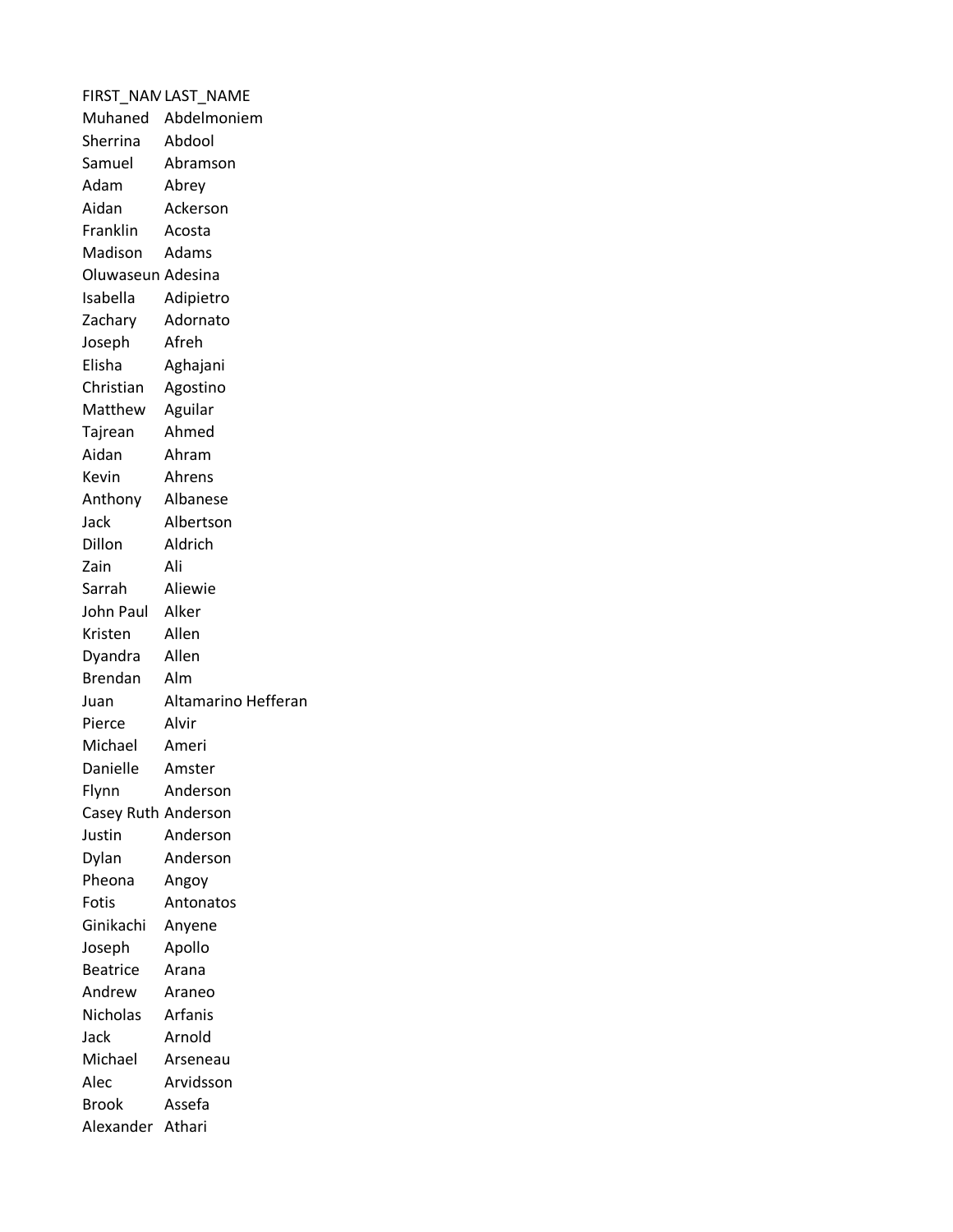Adam Attia Ayberk Aykut Moen Aziz Perry Azougi Joseph Babbitt Emma M Bachyrycz Giuseppe Badalamenti Matthew Baker Caleb Ball Luke Banat Emily Bancroft Abigail Bandl Josip Banovic Christopher Barresi Surya Baskaran Clayton Battle Matthew Bauco Adi Ben Ari Andrew Benincasa Guy Ben-Yishai Jared Bergenstock Lev Bergfeld William Bezenah Owen Bills Christopher Bingham Joshua Bivins Alan Bixby Nicholas Blanchard Adam Bloodgood Geena Boasi Izabella Bostina Nicholas Boyd Ethan Breban Daniel Breton Hannah Brodsky Seth Brokalis Kaitlyn Brooks Rachel Brown Taylor Bruck Brandon Bruetsch Christian Bruno Rachel Burger James Burnell Iris Bursey Nikolas Burzynski Adelaide Cagle Matthew Cain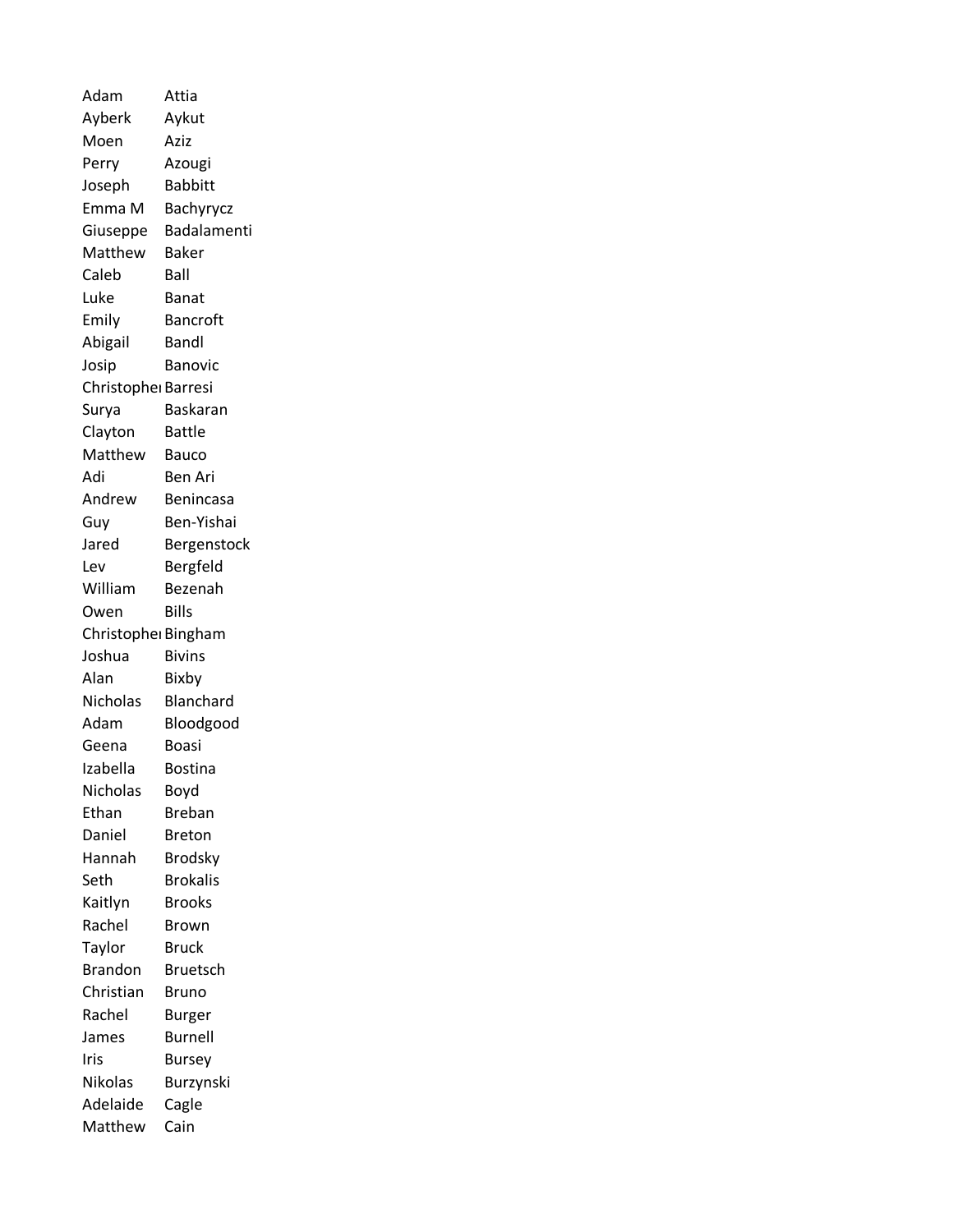Ryan Calhoun Andrew Campbell Joseph Cangemi Saul Cano Jack Capobianco Brenden Capria Sonny Capriola Jillian Carey Tucker Carney Zachary Carpenter Rebecca Carpenter Olivia Cartwright Lily Casey Adam Cersosimo Savannah Champagne Ava Champitto Tiffany Chan Anthony Chan Christopher Charitos Aryan Chaudhary Zachariah Chazen Xavier Chen Jiaxing Chen Benny Chen Annie Chen Wennie Chen Jenny Chen Lance Cheng Amelia Chesebro Ashley Cheung Karsem Chiamprasert Aziza Chigatayeva Spencer Chin Kirstie Chinchilla Sakib Choudhury Arib Chowdhury Gianni Ciardiello Korhan Citlak Cristian Clara William Clauss Kyle Clayton Kevin Clifford Lucas Coats Tara Coelho Daniel Coladangelo Hunter Colomaio Ryan Comerford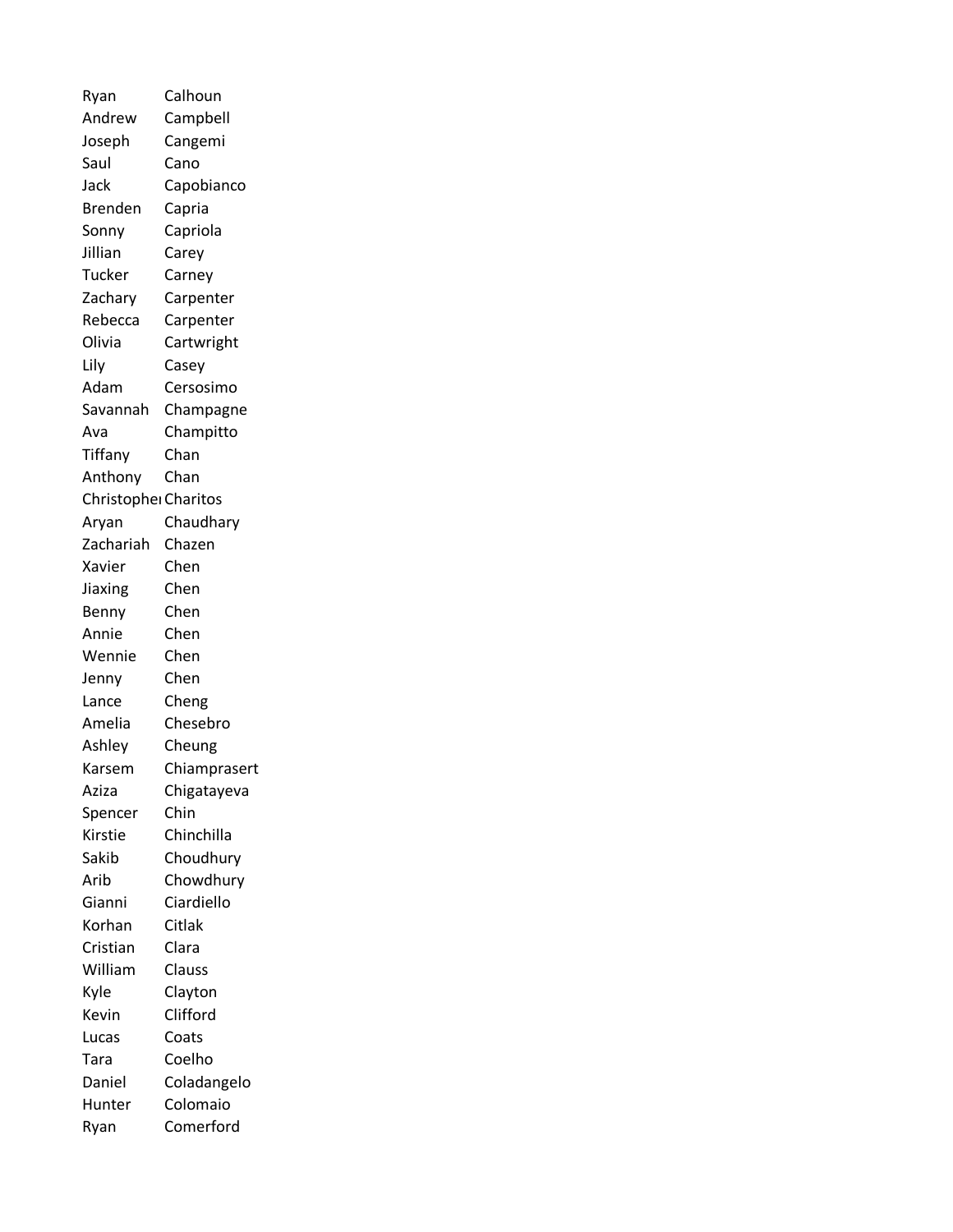James Conca Aidan Connolly Erin Connolly Liam Conroy Elisabeth Coolidge Benjamin Corey Samantha Cotes Christina Coulton Jack Cox Matthew Cracchiola Jordun Cranmer Cameron Cretaro Trevor Cronin Aidan Crowley Wyatt Cudney Nathan Cudney Laura Cunningham James Cunningham Faith Curtis Matthew Cutolo Louis Dagobert Samuel Damato Matthew Damiata Tyler Dammeyer Nicole Dates Andrew Davan Keelin Davie Sean Davis Jared Davis Erwin D'Cruze Jossalin De La Cruz-Natale Samantha DeCarlo Sarina DeCarlo Joseph DeFlorio Ryan Dehn Gino DeLeone Kevin Delima Lily Demanuel Liam DeMaria Brendan Deneen Cara Dennehy Cian Dennis George Santiago Depascale Carena John DePetro Alan Derevensky Artemus DeVolder Ariana Di Marco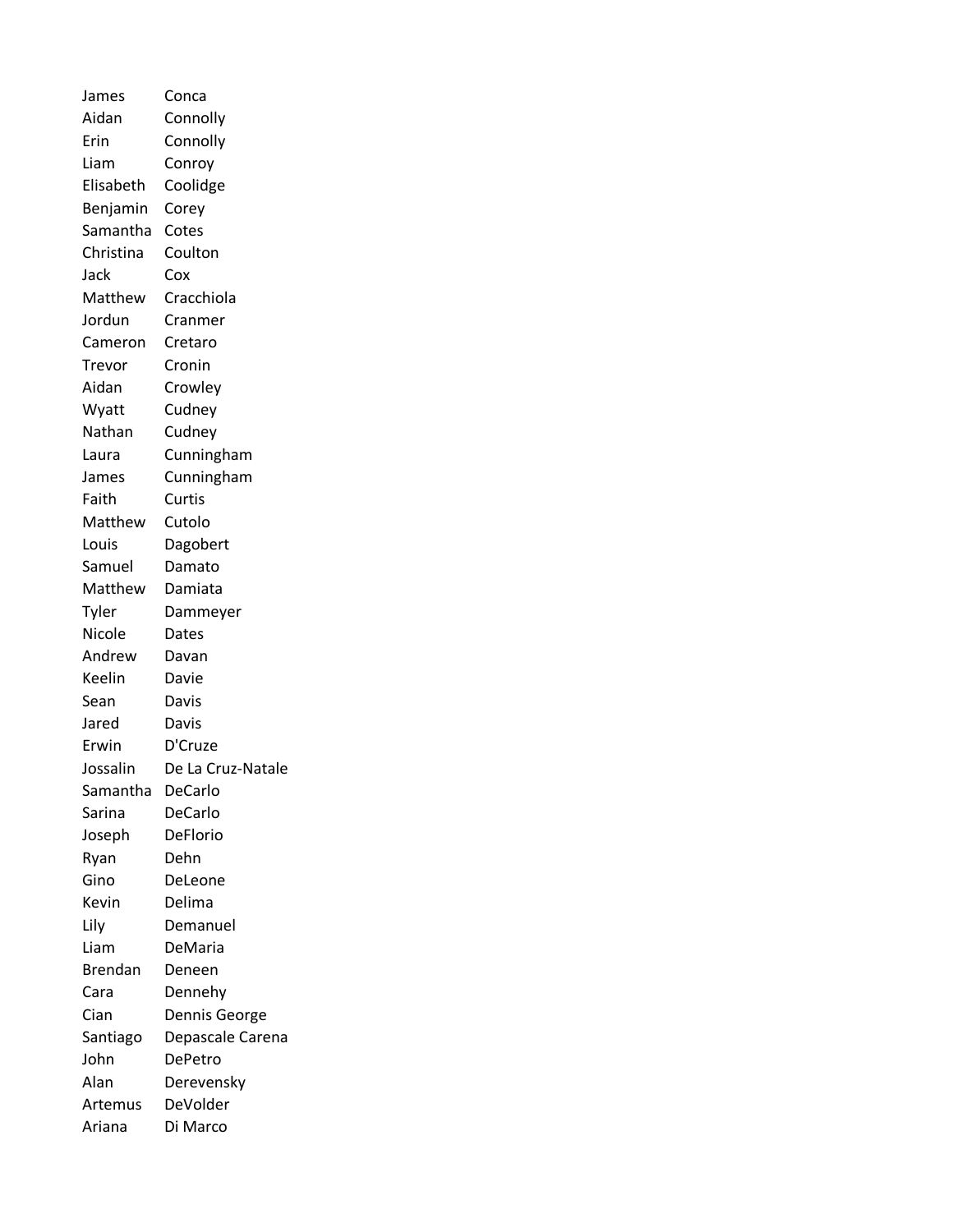| Rochelle             | Diaz               |
|----------------------|--------------------|
| Isabella             | <b>DiBenedetto</b> |
| Anthony              | <b>DiBlasi</b>     |
| Dylan                | DiGiacomo          |
| Christopher DiMeglio |                    |
| Angelo               | <b>DiTocco</b>     |
| Krista               | Dizon              |
| Ali                  | Doganay            |
| Karli                | Doig               |
| Taylir               | Doig               |
| Joseph               | Donaghy            |
| Julianne             | Donohoe            |
| Sarah                | Donovan            |
| <b>Brendan</b>       | Donovan            |
| Molly                | Doran              |
| Matthew              | D'Orlando          |
| Simon                | Douglas            |
| Margaret             | Doyle              |
| Lars                 | Drace              |
| Emma                 | Drake              |
| Cristobal            | Droguett           |
| Ezra                 | Dryer              |
| Emily                | Duchi              |
| Dominic              | Dudek              |
| Thomas               | Eaton              |
| Sierra               | Echevarria         |
| Justin               | Eimer              |
| Salmaan              | Ejaz               |
| Dhruv                | Engineer           |
| Anthony              | Esposito           |
| Kyle                 | Etheridge          |
| Ahmet                | Ezdesir            |
| Eitan                | Ezor               |
| Kyle                 | Fahey              |
| Miguel               | Fana               |
| Andy                 | Fang               |
| John                 | Farina             |
| Abraham              | Farrell            |
| Joel                 | Faynshmidt         |
| Daniel               | Fee                |
| Christopher Fehrer   |                    |
| Adiel                | Felsen             |
| Ethan                | Ferguson           |
| Domenic              | Ferrante           |
| Robert               | Ferrara            |
| Luke                 | Ferrara            |
| Kirsten              | Fielding           |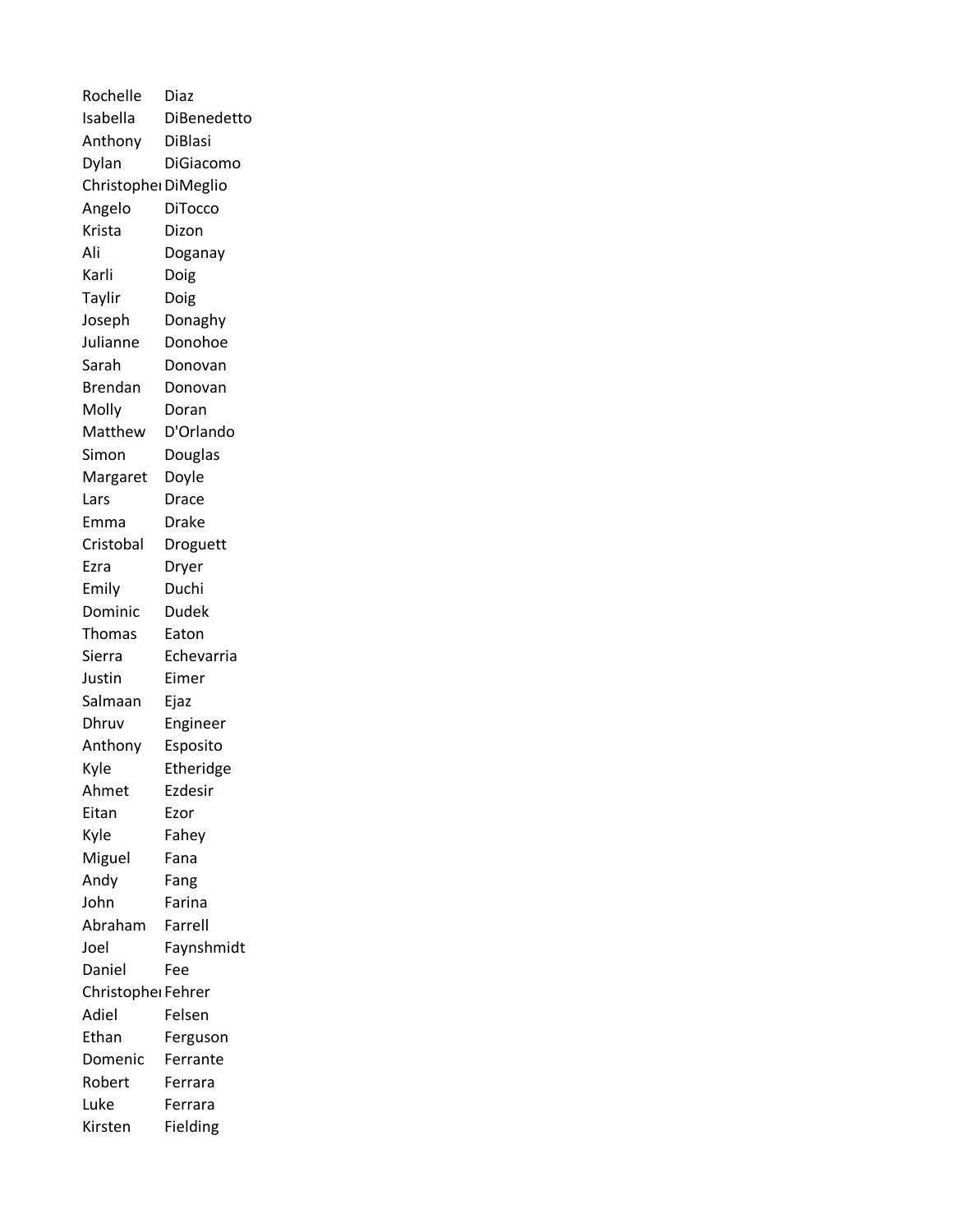Eric Fillingham Trevor Finch Noah Fishman Matthew Flanagan Yisel Flores Fharid Floriant William Florio Liam Flynn Samuel Forker Michael Franchino Alexander Franciamore Nicholas Frank Daniel Fread Isabella Fredericksen Eliot Freeman Skyler Friedman Austin Fritz Lauren Frye Nicole Furtado Samantha Fuscus Daniel Galan Patryk Galek Victor Gallo Matthew Galstian Christopher Gambee Vincent Gambino Aidan Gangai Emily Gangloff Diantha Gardener Allison Garippo Jenna-Mari Gaston Nathaniel Gee Christian Genet Evan George Aneudys Germosen Andrew Getzow Kyle Giamportone Tyler Gilbert Caroline Gillooley James Gilmore Benjamin Ginader Ryan Ginley Anthony Giunta Jonathon Glatzer David Godovich Andrew Goetz David Goldhirsch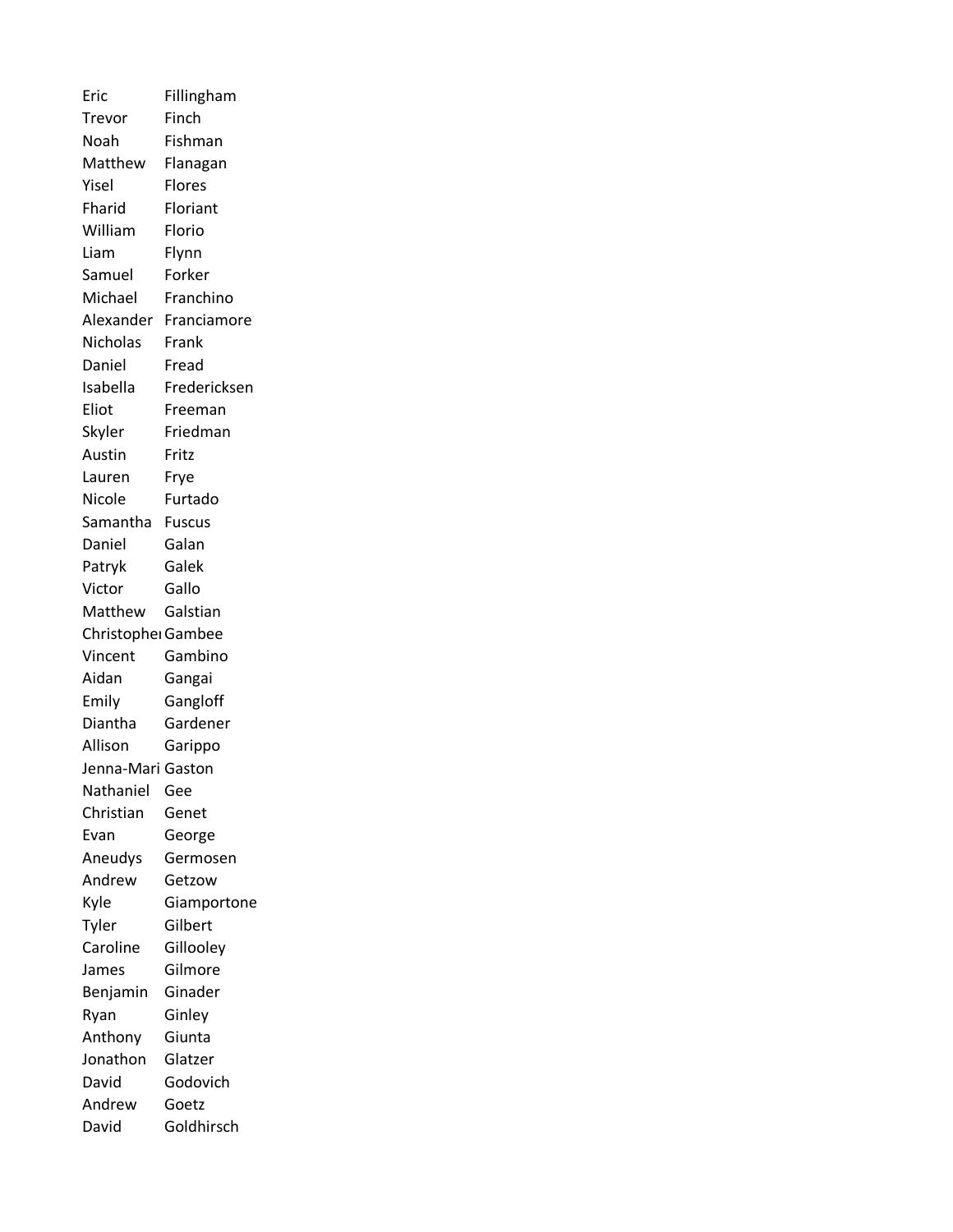| Alienor         | Goodman          |
|-----------------|------------------|
| Ryan            | Goodman          |
| Mayerli         | Gordillo         |
| Coby            | Gottlieb         |
| Andrew          | Grace            |
| Robert          | Graziano         |
| Joseph          | Green            |
| Emily           | Greene           |
| Cole            | Greenfield       |
| Eva             | Greenspan        |
| Peter           | Grega            |
| <b>Brendon</b>  | Grego            |
| Casey           | Gribben          |
| <b>Thomas</b>   | Gruszecki        |
| Cindy           | Guo              |
| Xindi           | Guo              |
| David           | Guo              |
| Xinwei          | Guo              |
| Preksha         | Gupta            |
| Dylan           | Gusler           |
| Lake            | Hakes            |
| Eyal            | Hakimi           |
| John            | Halleran         |
| Lulua           | Hamdani          |
| Ethan           | Hamlin           |
| Sam             | Han              |
| Crystal (Wa Han |                  |
| Isabelle        | Hanchett         |
| Jillian         | Handel           |
| Abigail         | Hanukov          |
| Radeha          | Haque            |
| Erick           | Harkness         |
| John            | Harrison         |
| Cody            | Harvey           |
| Carrie          | Hathaway         |
| Jackson         | Hawk             |
| Tyler           | Hawks            |
| Kali            | Hayes            |
| Zhixuan         | He               |
| Liam            | Heanue           |
| Russell         | Hecker           |
| Rishabh         | Hegde            |
| Jacob           | Helhoski         |
| Devin           | Henry            |
| Tanea           | Herbert          |
| Aigin           | Hertel-Bernstein |
| Adam            | Hess             |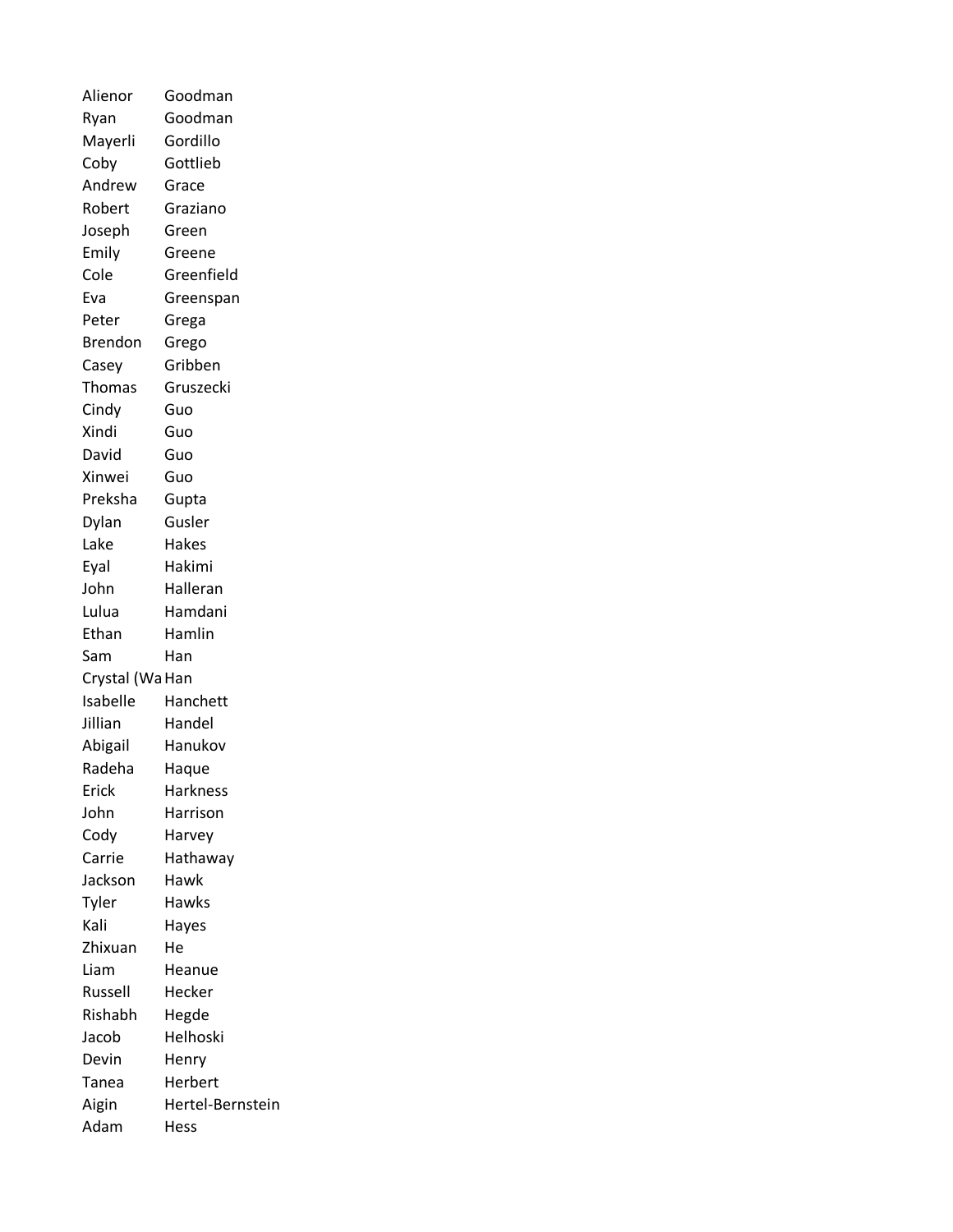Callisto Hess Markus Higgins Daniel Hillel Sawyer Hinman Eisuke Hirota Edwin Hirsh Othul Hock Ashley Hodges Vincent Hodgins Walter Hoess John Holmberg Isabelle Homan Andrew Horihan Thomas Houghton Chen Ming Huang Carl Huang Catriona Huber Edward Huerster Tanmaye Hulgundi Patrick Hunt Young Seo Hur Aaron Hurtado Vivian Huynh Gabrielle Hyatt Daniel Iacobacci Aletheia Ieta Patrick Imbornoni Joseph Irish Taylor Irizarry Emre Isiktekiner Shah Islam Benjamin Iven Jonathan Ivers Joseph Jandik EunHyeok Jang Brian Javier Martinez Nicole Jeselson Adrian Jeziorski Mingming Jiang Benjamin John Abigail Johnstone Matthew Jordan Matthew Joseph Eiad Joudeh Jake Juettner Yongchan Jun Jessica Jurcsak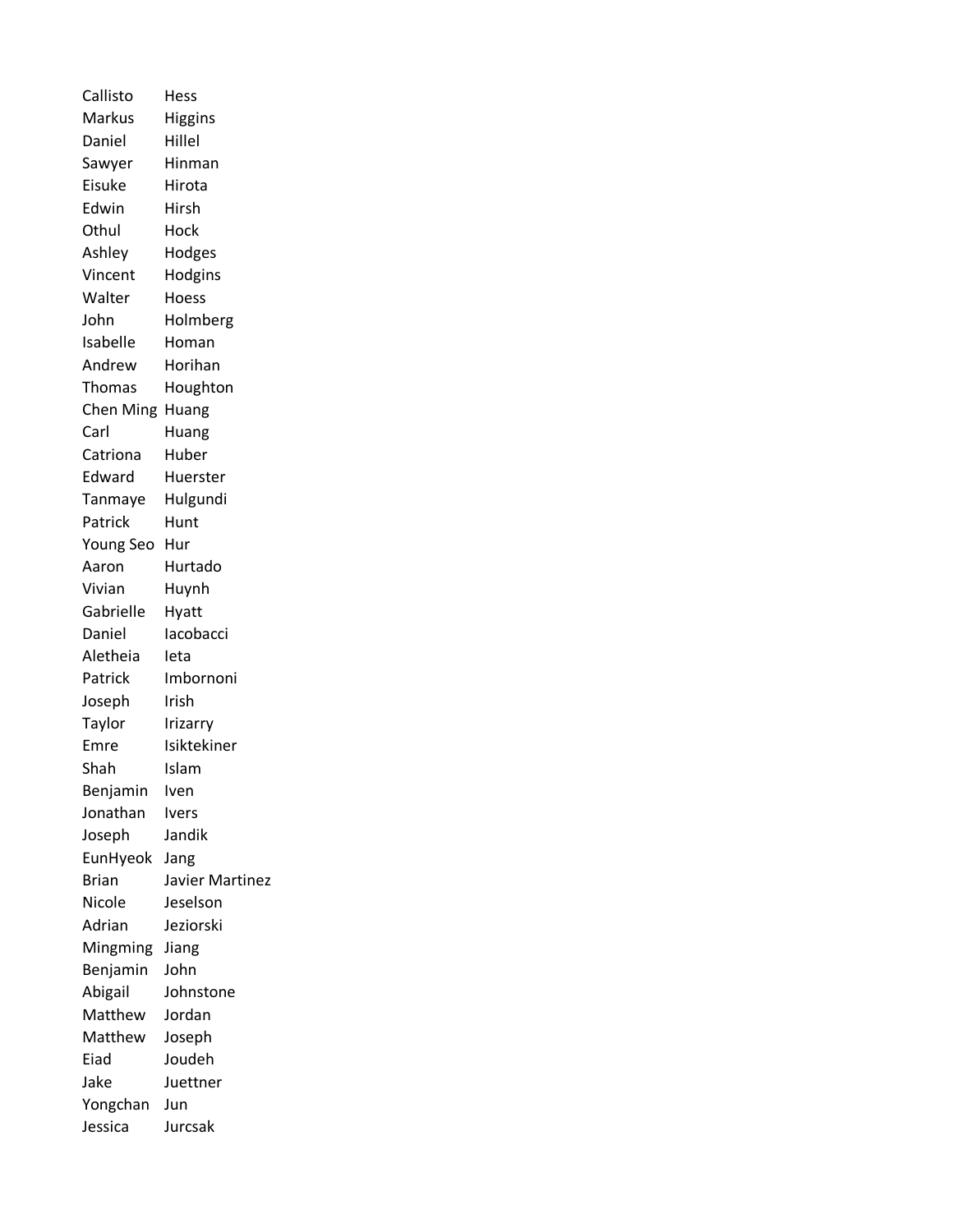| Alex           | Kaforey     |
|----------------|-------------|
| Matthew        | Kagan       |
| Gabriel        | Kahan       |
| Dillon         | Kane        |
| Devika         | Kannambadi  |
| Anjali         | Kapur       |
| Harold         | Karpen      |
| Gregory        | Katchis     |
| Tyler          | Katz        |
| Jared          | Kaufman     |
| Satnadar       | Kaur        |
| Manjot         | Kaur        |
| Ryan           | Kearney     |
| Jaden          | Keener      |
| <b>Bridget</b> | Kennedy     |
| Benjamin       | Keurian     |
| Hidir          | Kilic       |
| Brian          | Kim         |
| Kirsten        | Kires       |
| Nadia          | Kiridly     |
| Matthew        | Kirk        |
| Evan           | Kirkpatrick |
| Brendan        | Klayman     |
| Scott          | Kleeschulte |
| Ryan           | Klein       |
| Lowell         | Klipstein   |
| Evan           | Knobler     |
| Kirill         | Kobyakov    |
| Jordan         | Kochanek    |
| Matthew        | Koppelman   |
| Rachel         | Koppelman   |
| Zack           | Kornreich   |
| Erika          | Kozak       |
| Anna           | Kozina      |
| Kirsten        | Krick       |
| Moshe          | Kruger      |
| Michael        | Krycun      |
| Calia          | Kugler      |
| Maylen         | Kummer      |
| Hailey         | Kumpf       |
| Metehan        | Kundak      |
| Adam           | Kunz        |
| Aaron          | Kuo         |
| Steven         | La          |
| Vivian         | Ladd        |
| Regan          | LaDue       |
| Sean           | Lageraaen   |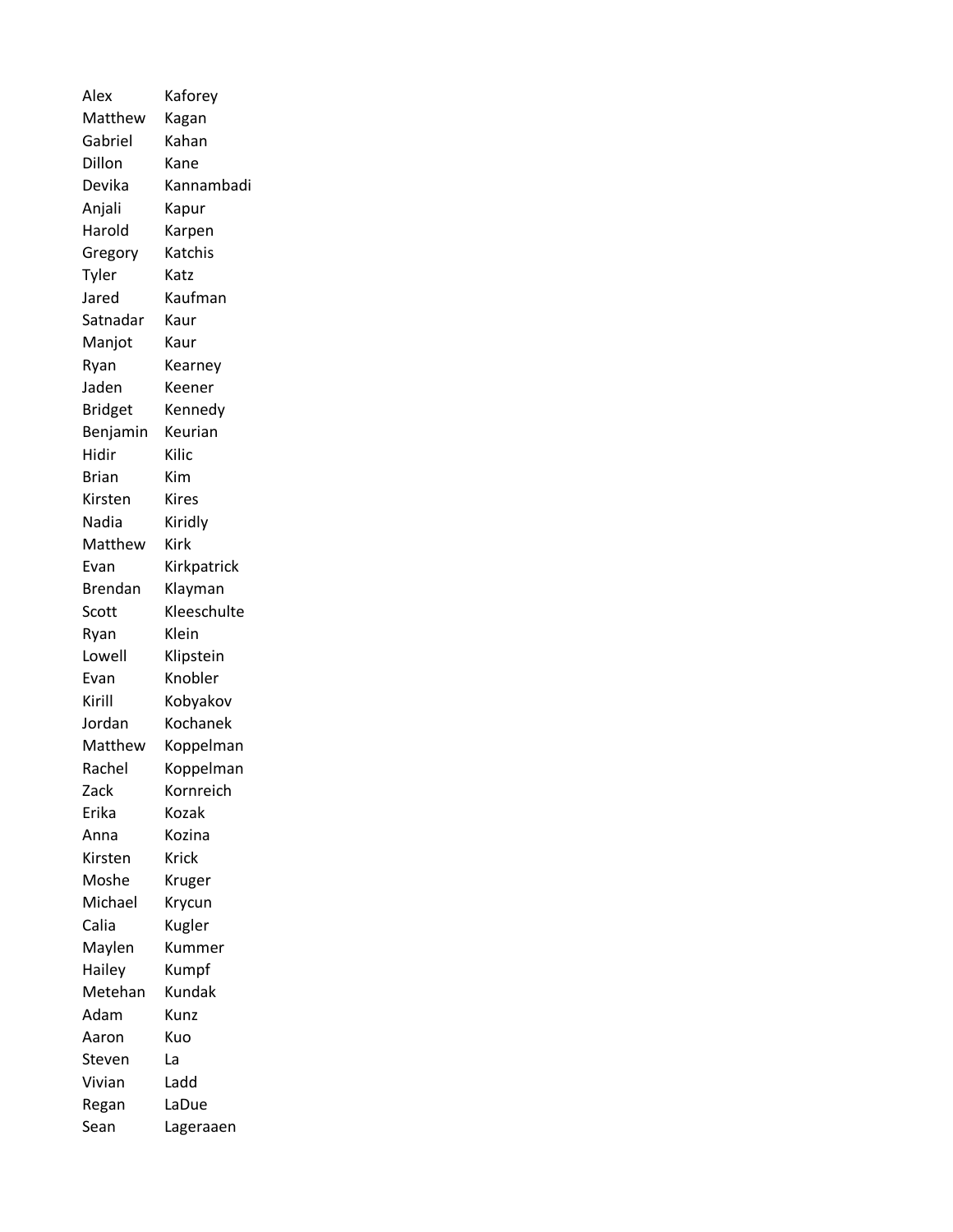| Jeremy           | Lai       |
|------------------|-----------|
| Jerry            | Lai       |
| Ivan             | Lam       |
| <b>Drukk</b>     | Lama      |
| Garrett          | Lamouree  |
| Sumaiya          | Lana      |
| Bohden           | Landis    |
| Seamus           | Lang      |
| Katherine        | Lange     |
| Nicholas         | Lanzisero |
| Hunter           | Lauder    |
| Jacob            | Lauer     |
| Rachel           | Laytin    |
| Minyoung         | Lee       |
| Derrick (Jur Lee |           |
| Jui Hsin         | Lee       |
| James            | Lefer     |
| Elliot           | Leinweber |
| Jason            | Leo       |
| Michael          | Lese      |
| Andrew           | Leung     |
| John             | Levchak   |
| Sasha            | Levine    |
| Jeff             | Li        |
| Jin Xian         | Li        |
| Hans             | Li        |
| Jeff             | Li        |
| Zhi              | Li        |
| Gordon           | Liang     |
| <b>Brian</b>     | Liew      |
| Nelson           | Lin       |
| David            | Lin       |
| Jeffrey          | Lin       |
| Xiaoyu           | Lin       |
| Eric             | Lin       |
| Peter            | Lin       |
| Jolin            | Lin       |
| Andy             | Lin       |
| Chao             | Lin       |
| Connor           | Lindsay   |
| Tyler            | Lippold   |
| lan              | Lis       |
| Javier           | Liu       |
| Andy             | Liu       |
| Andrew           | Liu       |
| MingJie          | Liu       |
| Justin           | Liu       |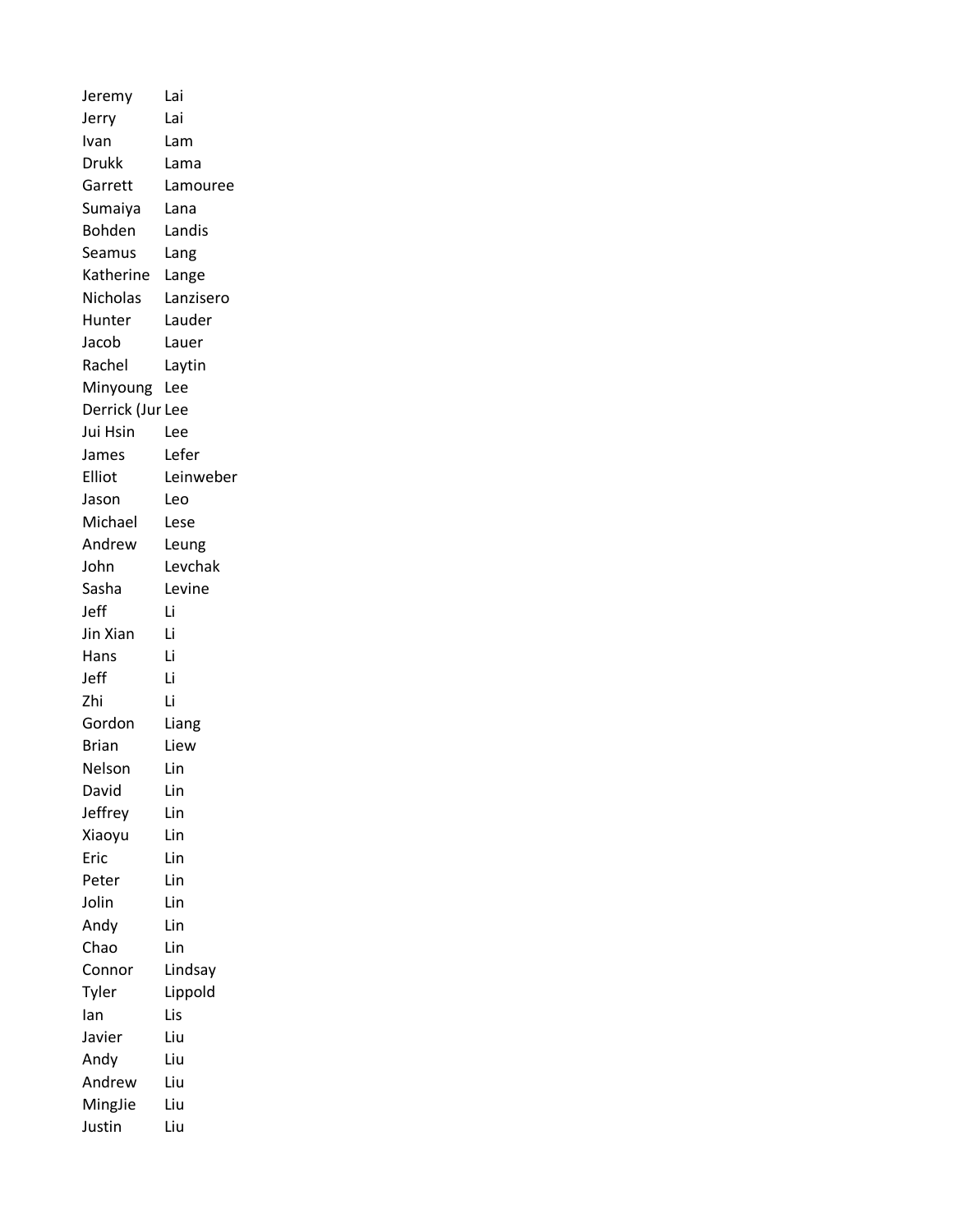| <b>Brian</b>   | Liu         |
|----------------|-------------|
| Saumitra       | Lohokare    |
| Anthony        | Longo       |
| Thomas         | Loos        |
| Sarah          | Loshinsky   |
| Tyler          | Lounsbery   |
| Daniel         | Lounsbery   |
| David          | Lovejoy     |
| Tyler          | Lucher      |
| Diana          | Lum         |
| Ryan           | Lundrigan   |
| Michaela       | Lynch       |
| Zongyu         | Ma          |
| Ryan           | Ma          |
| Dylan          | Macejko     |
| <b>Brandon</b> | Machado     |
| Saqqara        | Madden      |
| Omar           | Maflahi     |
| Max            | Mager       |
| Rafsan         | Mahmud      |
| Zachary        | Maikowski   |
| Julia          | Maiolo      |
| Hayden         | Maitra      |
| Ethan          | Man         |
| Benjamin       | Manning     |
| Katie          | Marino      |
| Clara          | Marlowe     |
| Katherine      | Martellock  |
| Benjamin       | Martin      |
| <b>Bridget</b> | Martin      |
| Christian      | Martinez    |
| Jack           | Martinson   |
| Evan           | Matson      |
| Eric           | Matson      |
| Matthew        | Mauersberg  |
| Deanna         | Mazzamuto   |
| Patrick        | McCaffrey   |
| Timothy        | McCarthy    |
| Maya           | Mcdonald    |
| Ryan           | McGovern    |
| William        | McGowan     |
| Amanda         | McGraw      |
| Steven         | Mckay       |
| Jacob          | McKenzie    |
| Katherine      | McManus     |
| Andrew         | Meccariello |
| Arion          | Mehmeti     |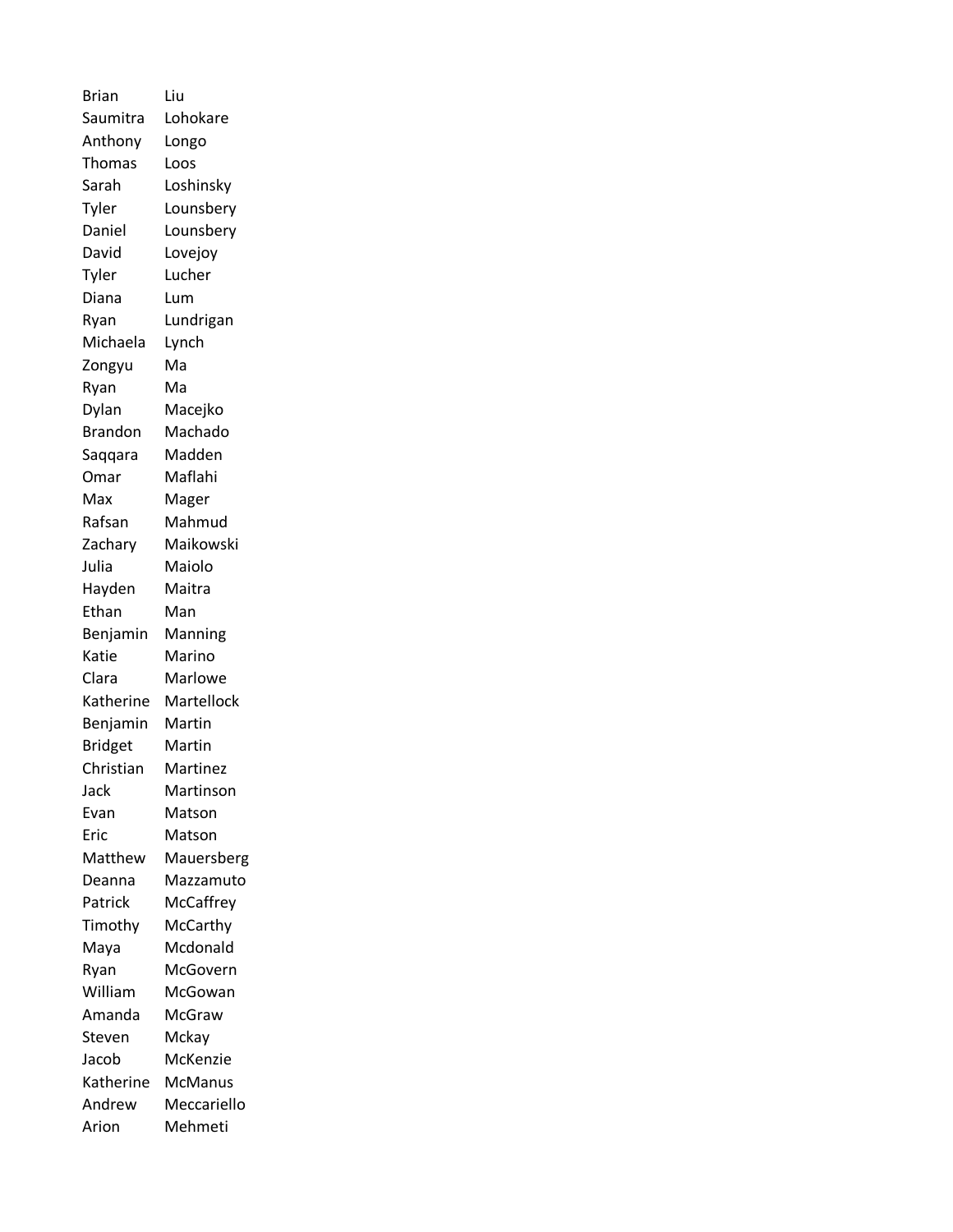Lauren Mehr Daksh Mehta Selina Mei Tyler Meier Jack Melillo Salvatore Mezzatesta Elena Michaud Katie Miller Nicholas Minerva Spencer Mines Joshua Minutello Brian Mirchin Eisa Mohiuddin Nathaly Molina Fonseca Jack Molloy Leah Moogan Fayeem Mooktadeer Grace Moon Andrew Moore Kelsey Moorhead Steven Morales Emmanuel Morales-Paz Adam Moro Kory Morrison Richard Moscatelli Matthew Moses Renee Mui Nicholas Mulieri Owen Muller Benjamin Mulvehill Bea Mulvey Jasmyn Munoz Ian Murray Ofek Mussafi Ariel Nabavian Zain-ul-AbidNasir Azan Nazar Christopher Newton Ronald Ng Jared Nicholson Michael Nicosia Matthew Nieto Kevin Ning Daniel Nissim Ryan Noone Victor Obando Thomas O'Brien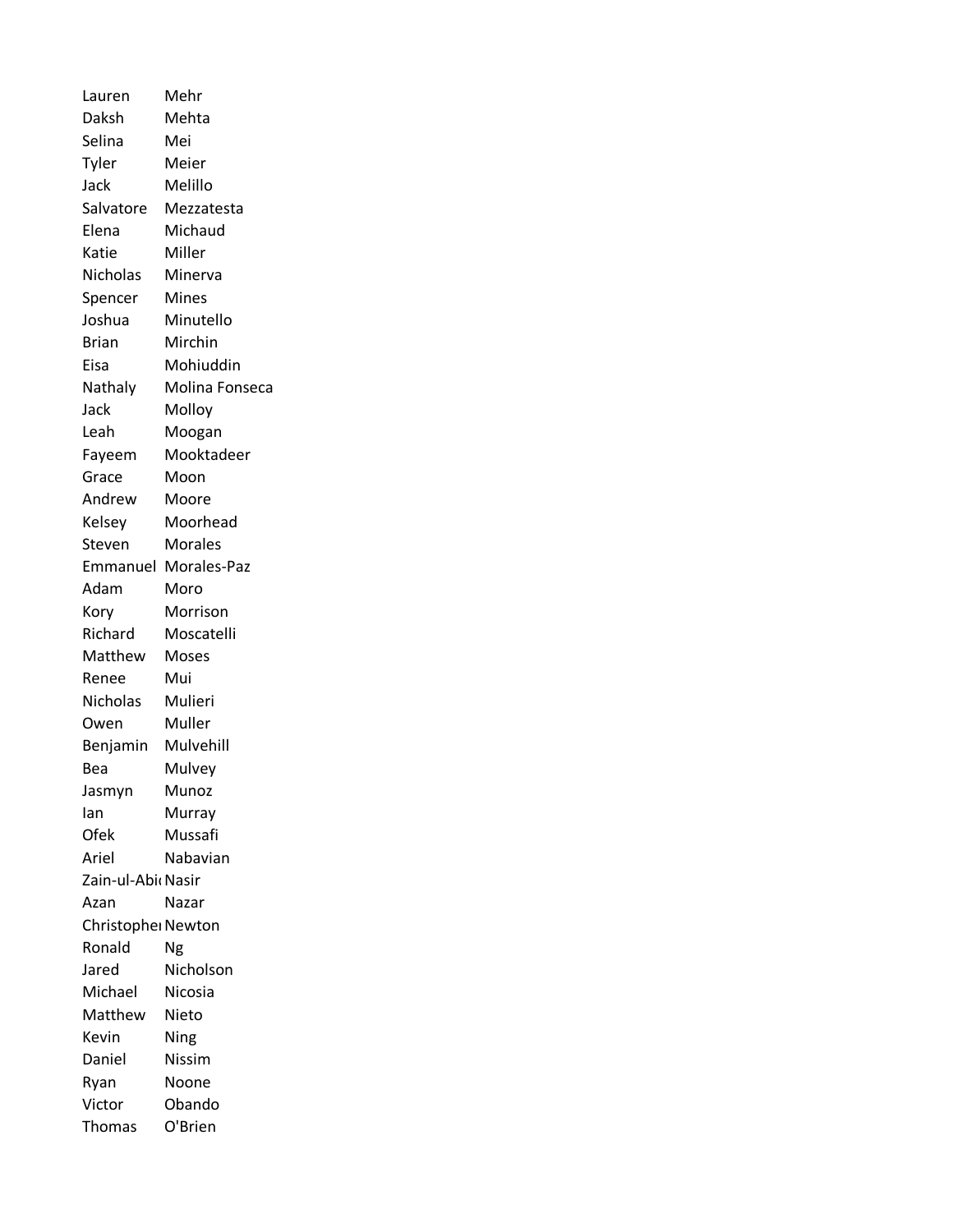| <b>Bartosz</b>  | Obszynski   |
|-----------------|-------------|
| Vincent         | Oddo        |
| Kaitlyn         | O'Dell      |
| Christina       | Odendahl    |
| Benjamin        | O'Flaherty  |
| Keith           | Ogden       |
| Derek           | Ogi         |
| Ryan            | Ogi         |
| Jung Wok        | Oh          |
| Katherine       | O'Keeffe    |
| Benjamin        | Olson       |
| Nicholas        | Omeste      |
| Kate            | O'Neill     |
| Daniel          | Orbach      |
| Gianna          | Orofino     |
| Jocelyn         | Ortega      |
| Sarah           | O'Shay      |
| Leena           | Ouafik      |
| Miranda         | Owen        |
| Sarp            | Ozdemir     |
| Jack            | Padoleski   |
| Gianna          | Paier       |
| Anthony         | Palumbo     |
| Kelli           | Palumbo     |
| Claire          | Pan         |
| Sophia          | Pappalardo  |
| James           | Pardo       |
| Jake            | Pareti      |
| Coleman         | Parker      |
| Maxwell         | Parker-Blue |
| Arielle         | Pasternack  |
| Suniti          | Patel       |
| Serena          | Patel       |
| Joseph          | Pattay      |
| Lucas           | Pawlicki    |
| Abigail         | Pawliczak   |
| Timothy         | Peck        |
| <b>Nicholas</b> | Pellegrino  |
| Reece           | Pena        |
| Eddie           | Peralta     |
| Thomas          | Perdomo     |
| Sofia           | Peret       |
| David           | Peretz      |
| Katherine       | Perrone     |
| Julia           | Perrotta    |
| Marleah         | Perry       |
| Rajesh          | Persad      |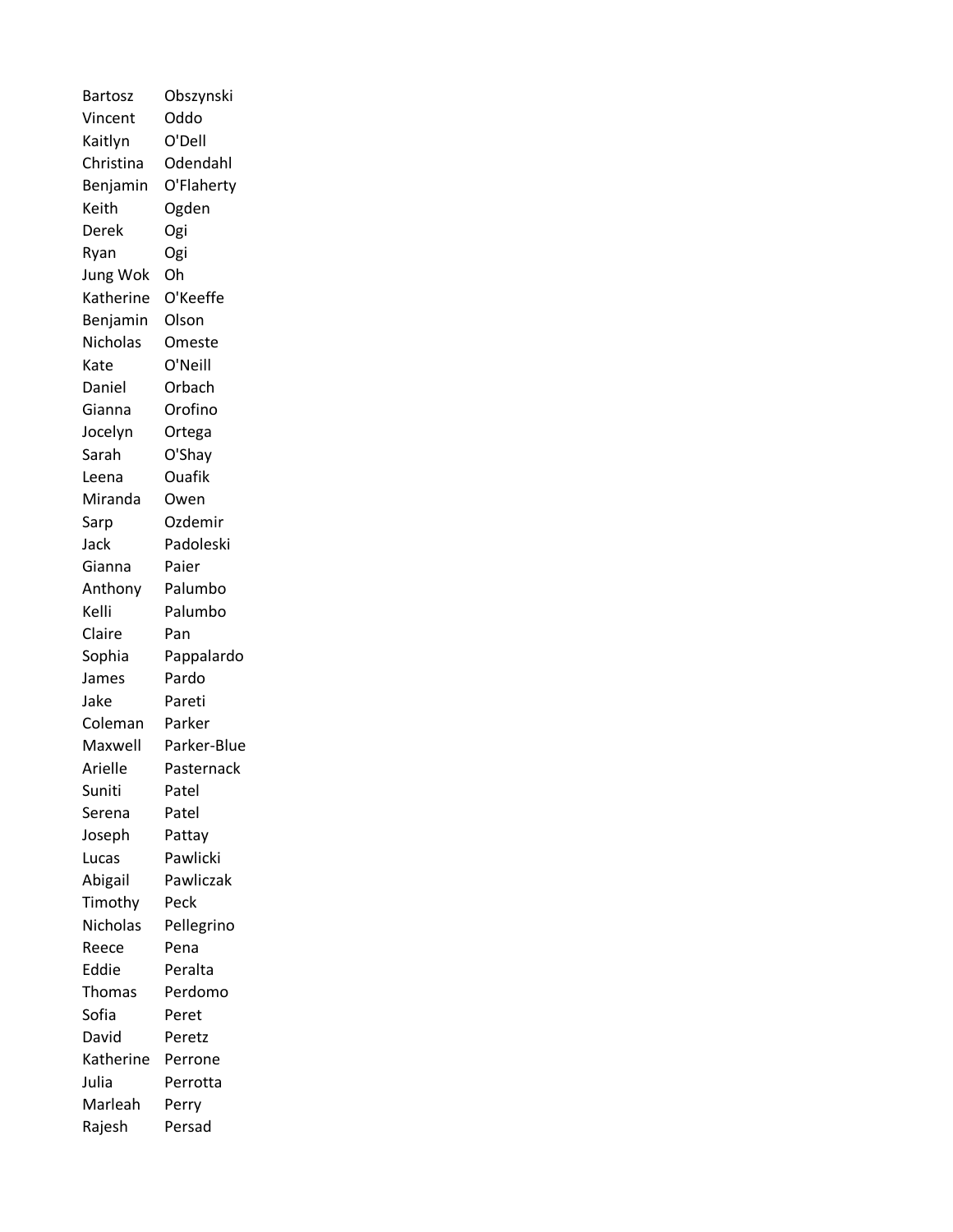Katherine Peters John Pforte Hieu Pham Travis Phillips Aleksander Piatek Anthony Piccinone Benjamin Picone Ryan Pierson Matthew Pinz James Plummer Grace Podgurski Andrew Poirier Candace Polisi Douglas Pong Iris Poon Alexandra Portas Sam Postelnik Elizabeth Potapova Jonel Poueriet-Santana Benjamin Preiser Jared Pruskowski Zhaolin Qiu Matthew Quimby Jack Racer Joanna Radoslovich Hannah Rafferty Anusha Raihan Luke Rally Daniella Ramos Noah Randman Justin Reicher Adam Reichert David Reitano Emily Reitz Evan Renauld Nicholas Reyes Daniel Rice Georges Richard Jake Ritchie Marcos Rodriguez Maximo Rodriguez Mary Ronan Rachel Roof Alex Ropars Maxwell Ruffner Jacob Russell Justin Rutley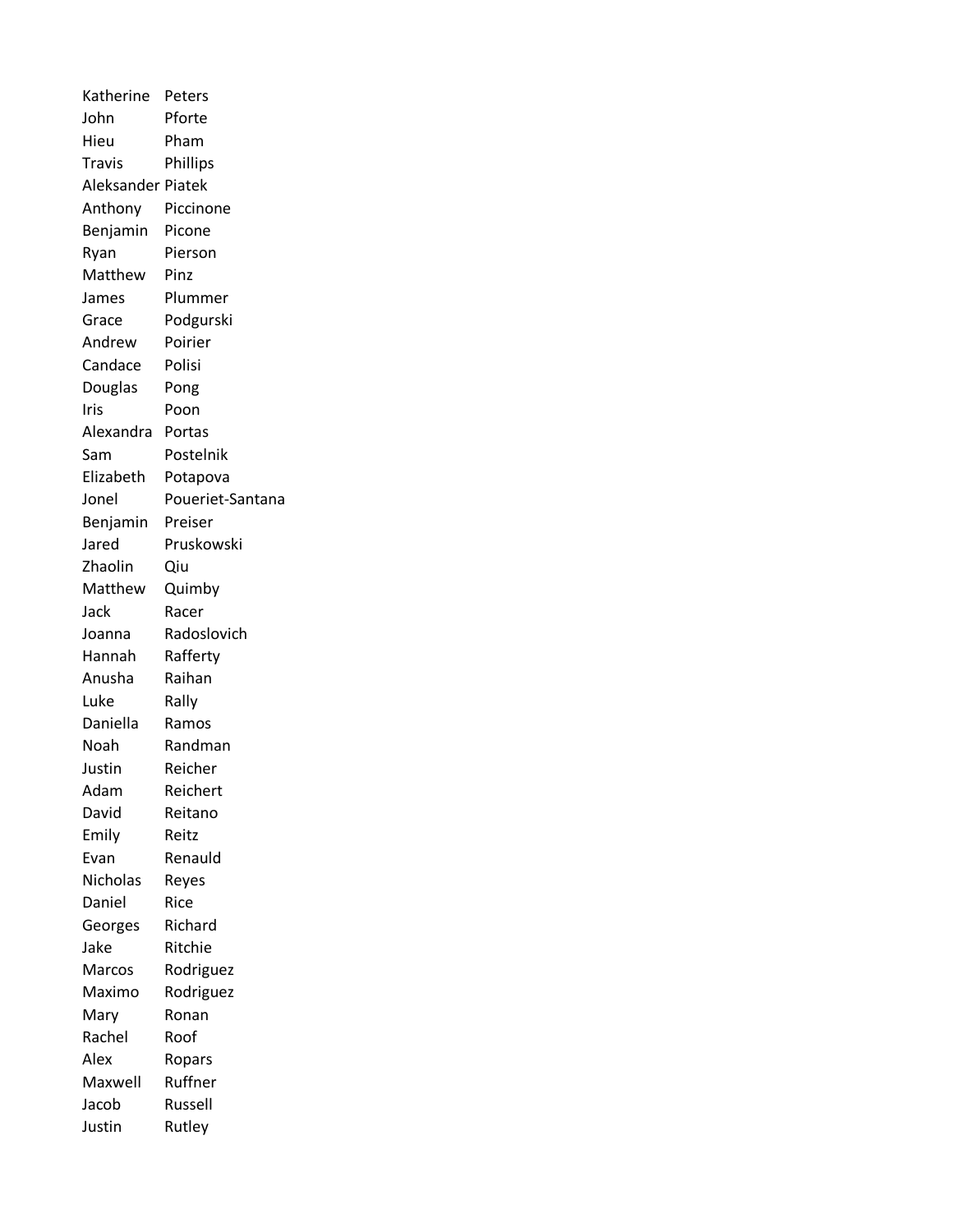Corey Ryan Michael Ryan Ryan Saco Jemal Sadvakassov Yigithan Saglam Sharan Saha Nicolas Said Ellie Salamone Scott Salch Robert Sampson Liel Sandler Joseph Santarelli Annaliese Santoro Jonathan Sarasohn Itay Sarfaty Shaarang Sawale Brian Sayavongsone Raphael Scarpa Josef Schindler Noah Schmid Thomas Schmid Alyssa Schneider Daniel Schug Daniel Schuster Amy Schwartz Jason Schwartzman Zachary Schwid Anna Scott Jason Scott Stephen Scott Madeline Scotti Jonah Seiden Benjamin Seltzer Luc Semon Ryan Serafin Villa, Serna Madeline Shafer Jonathan Shah Neil Shah Juwairiyah Shaikh Abdulaziz Shaikh Khristo Shami Nathan Shanley Ryan Shendler Shreya Shetty Jonathan Shin Christopher Shortt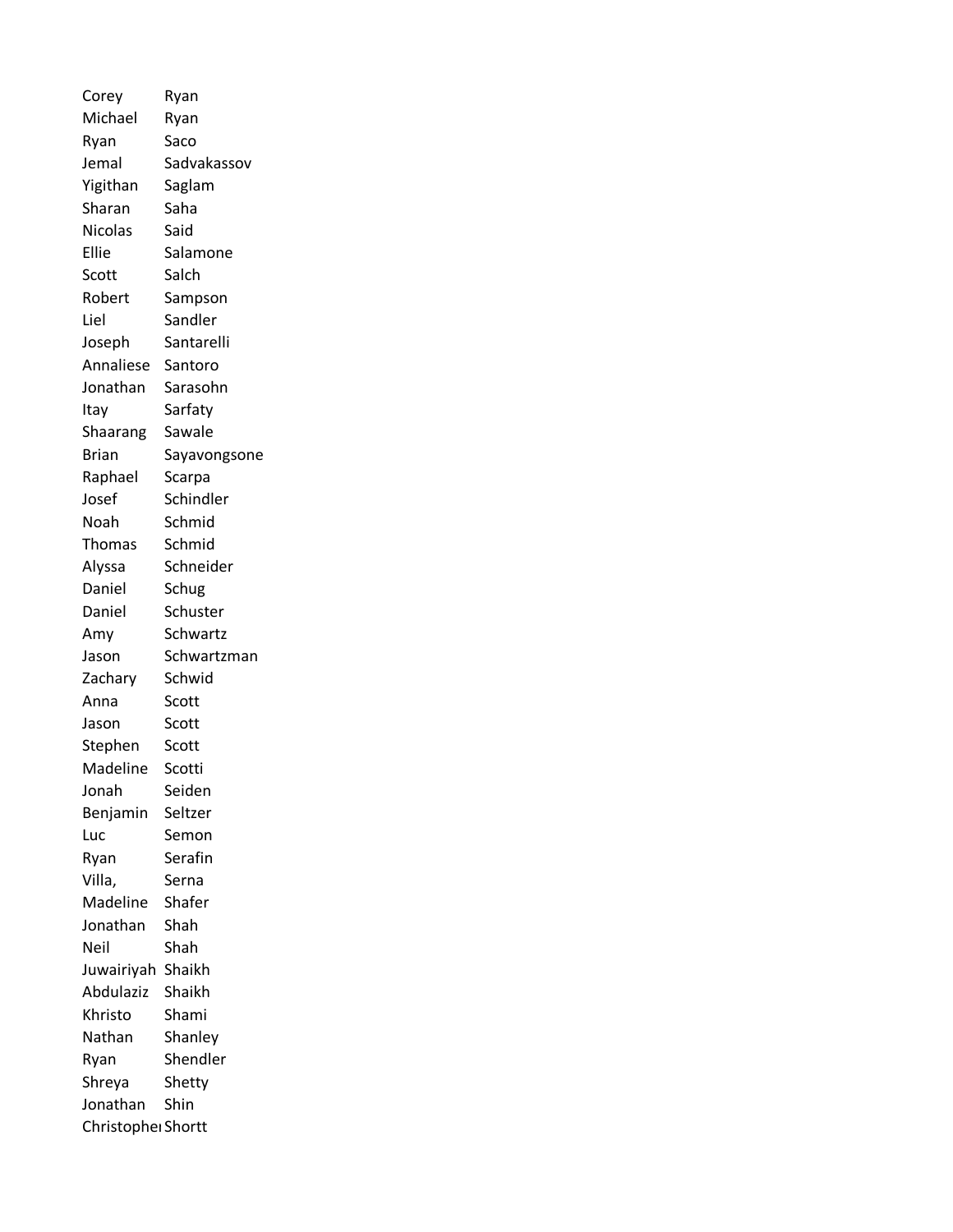| Alexander       | Shrago        |
|-----------------|---------------|
| Jake            | Shultz        |
| Savannah        | Sidoti        |
| Matthew         | Siemion       |
| Gagandeep Singh |               |
| Henry           | Sloan         |
| Zachary         | Sloan         |
| Justin          | Smith         |
| Lucas           | Smith         |
| Bethany         | Smith         |
| Natalie         | Smith         |
| Robert          | Smith         |
| Nolan           | Smithers      |
| Nicholas        | Solar         |
| Timothy         | Solimeo       |
| Ari             | Solomon       |
| Jingxin         | Song          |
| Ryan            | Soron         |
| Samantha        | Sova          |
| Shannon         | Sprague       |
| Benjamin        | St. Clair     |
| Marco           | Stanco        |
| Kathleen        | Starr         |
| Jordan          | Staub         |
| Lauren          | Stiefel       |
| Alexis          | Stone         |
| Parker          | Storm         |
| Cameron         | Storz         |
| Bryan           | <b>Strier</b> |
| Ashley          | Sullivan      |
| Liam            | Sweeney       |
| Barrett M       | Sweet         |
| Michael         | Sypa          |
| Luke            | Sypniewski    |
| Joshua          | Szachar       |
| Takia           | Tafannum      |
| Amy             | Tang          |
| Jason           | Tang          |
| Netanel         | Tannhauser    |
| YiChen          | Tao           |
| Baran           | Tas           |
| Logan           | Taveira       |
| Gabrielle       | Taylor        |
| John            | Taylor        |
| Benjamin        | Telfer        |
| Agsayan         | Thayalan      |
| Spencer         | <b>Thomas</b> |
|                 |               |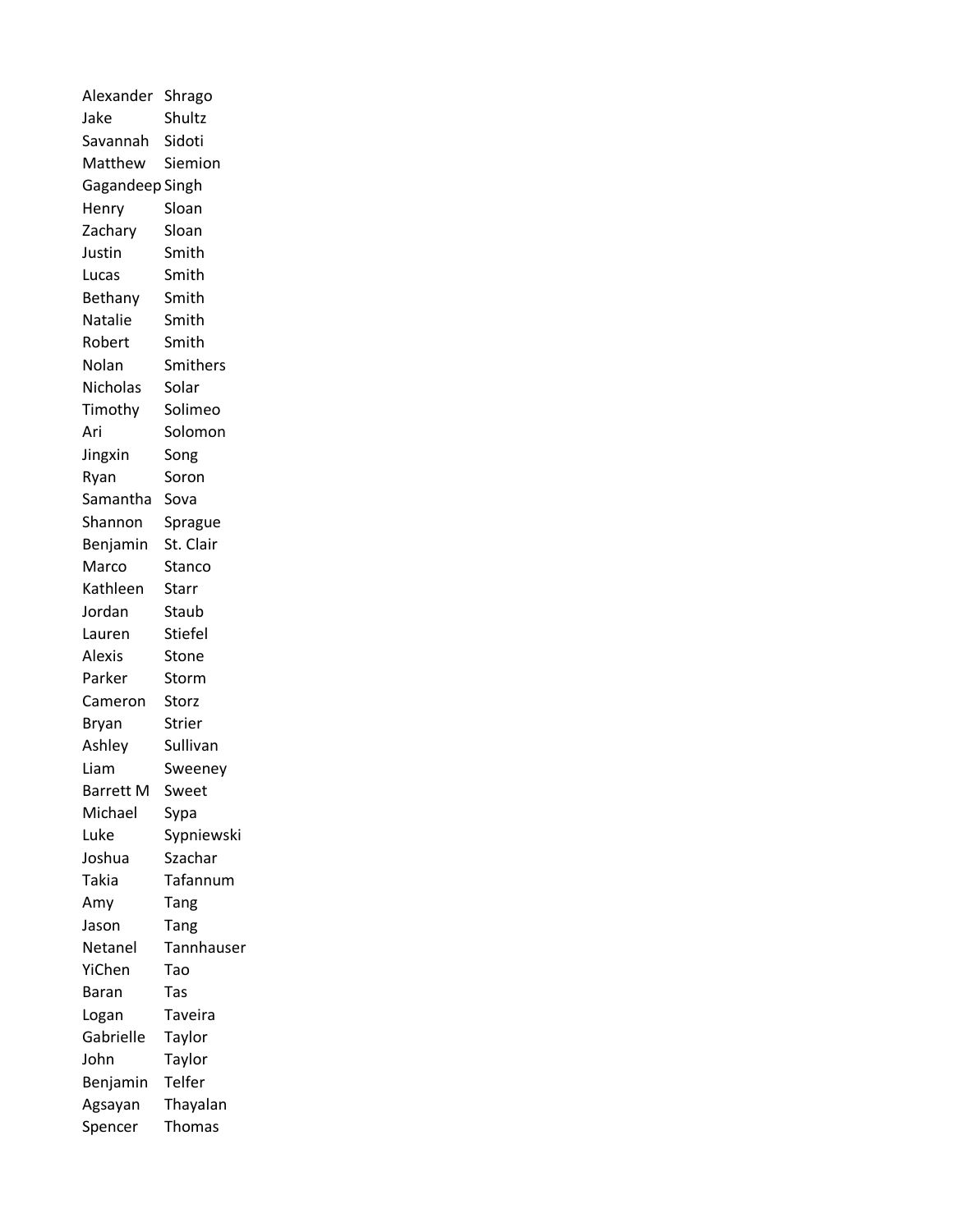Katherine Tiao Daniel Tierney Brooke Tilley David Timmerman Ioana Tiu Blake Tochilovsky Jax Todorovic Fernando Toledo Emma Topolovec Joshua Torres John Tricozzi Tenzin Tsering Hung Tu Madelena Tucci William Tung Jared Tyler Benjamin Uline Talha Unsel Alicia Unterreiner Luisa Urgiles Jason Vail Moses Valladares Liam Vallejo Nicholas Van Deusen Daniel Van Laere Jake Vecchio Kyle Veith Dominic Viola Meghana Viswanathan Jason Vitale FNU Vivek Raj Douglas Wagner Logan Waldorfer Rene Walker Robert Walker Alexander Walley Justin Wang Hongyi Wang Ally Waring Jacob Warner Jacob Wasko John Weber Samuel Weimer Samantha Weiner Samantha Weir Derrick Weisburd Katherine Welcher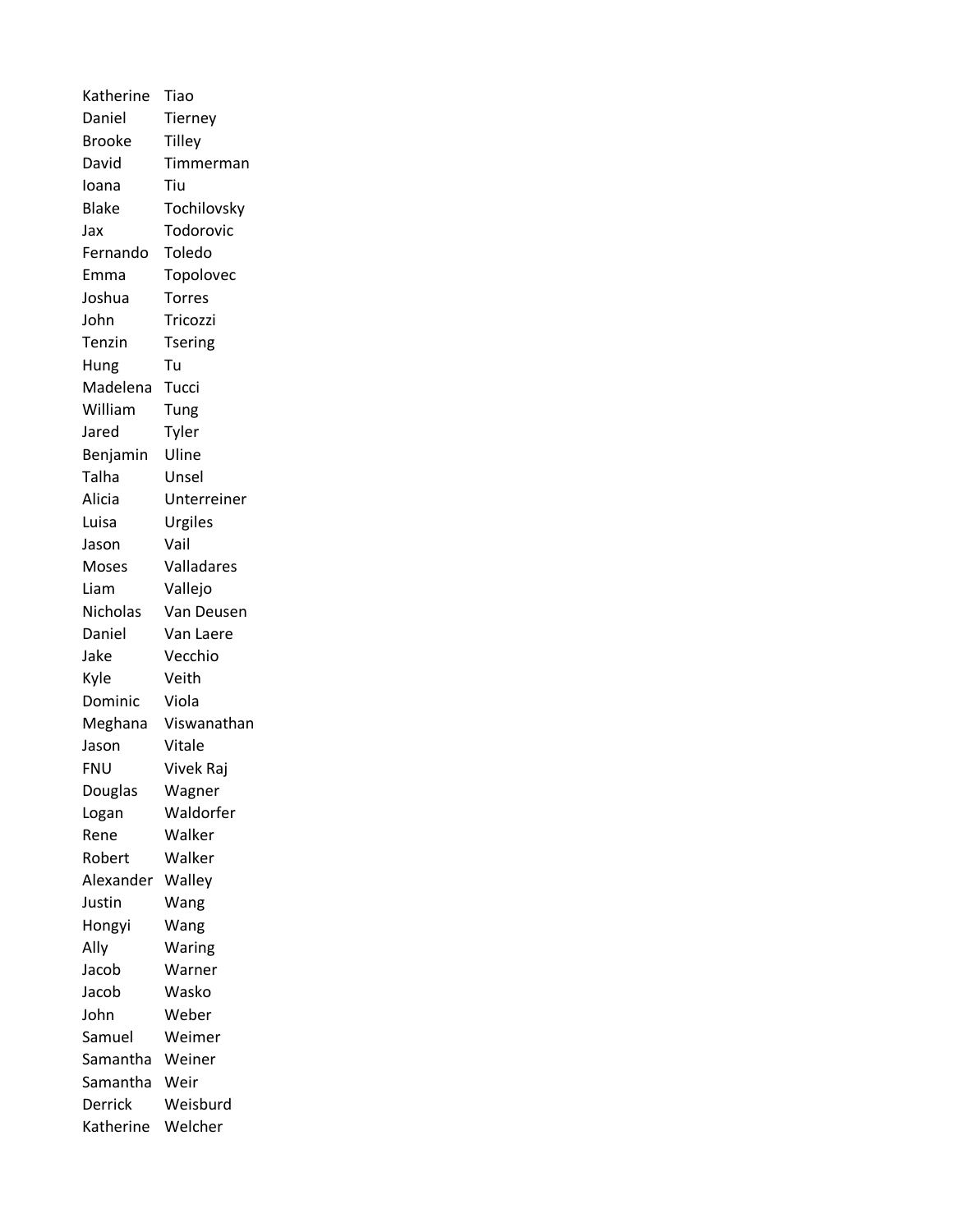| Calvin         | Wetzel   |
|----------------|----------|
| Luke           | Whalen   |
| Joshua         | Wheelock |
| Hugh           | White    |
| Zachary        | White    |
| Kevin          | Wilk     |
| Perry          | Williams |
| Victoria       | Williams |
| Maxwell        | Willix   |
| Adam           | Wilson   |
| Michael        | Winslow  |
| Katelyn        | Winter   |
| Jared          | Wofse    |
| Ting           | Wong     |
| Evan           | Wortman  |
| Qinghong       | Wu       |
| Kevin          | Wu       |
| Jack           | Xu       |
| Jason          | Yang     |
| Gene           | Ye       |
| Samantha       | Yeung    |
| Austin         | Yeung    |
| Joonhwan       | Yoo      |
| Hoyeon         | Yoo      |
| Timothy        | Yoon     |
| Shijun         | You      |
| Oscar          | Young    |
| Adam           | Young    |
| Stella         | Young    |
| Christopher Yu |          |
| Ashley         | Yu       |
| Cole           | Zanni    |
| Alexa          | Zelaya   |
| Felix          | Zeng     |
| Andrew         | Zhang    |
| Ruilin         | Zhang    |
| Yuanpeng       | Zhang    |
| Joey           | Zhang    |
| Zouyi          | Zheng    |
| Steven         | Zheng    |
| Andy           | Zheng    |
| Derek          | Zheng    |
| Daniel         | Zheng    |
| Jun Qiao       | Zhong    |
| Ariella        | Ziarno   |
| Tyler          | Zierer   |
| Darrel         | Zou      |